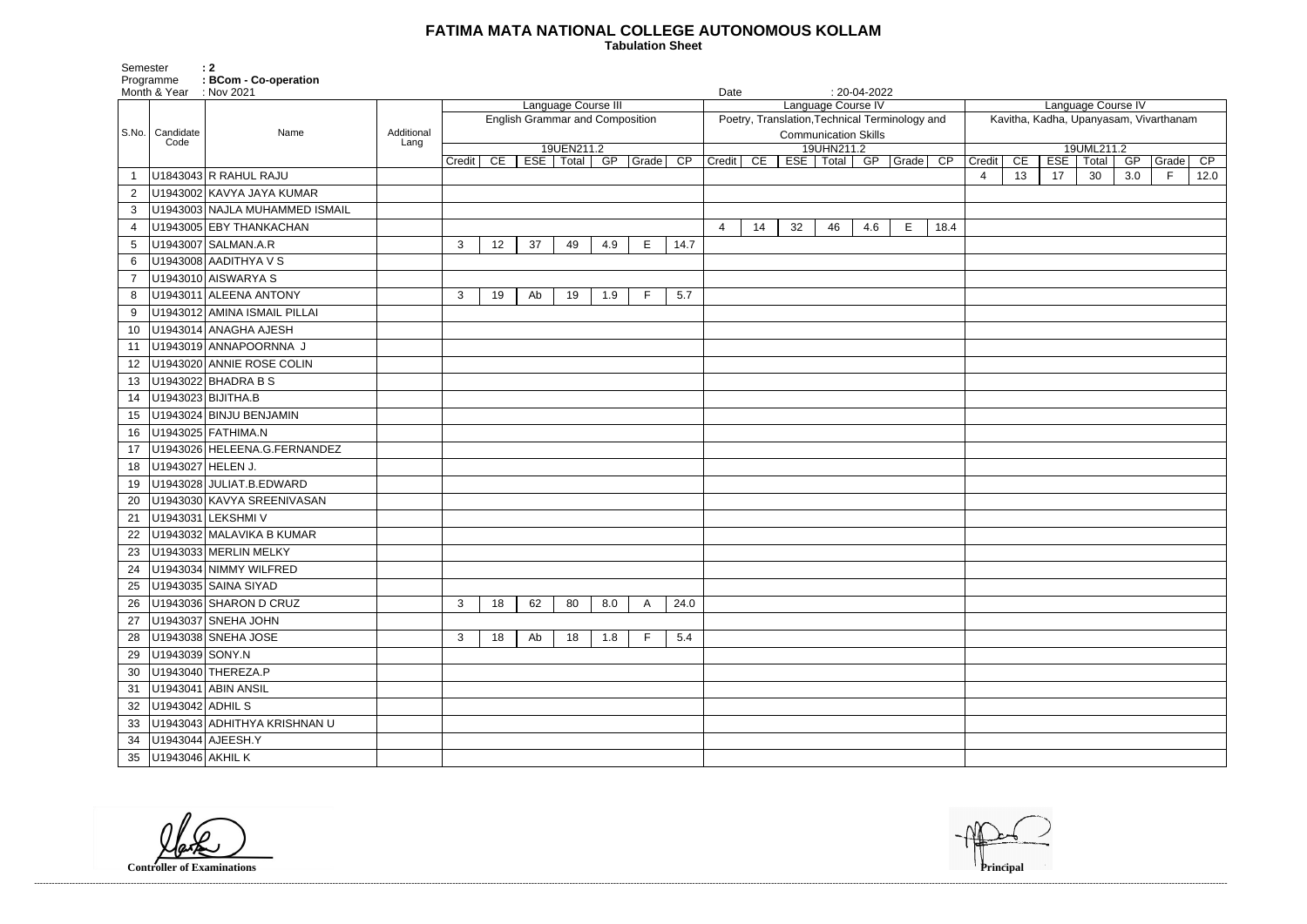| Language Course IV                                                             |    |    |            |     |   |      |  |  |  |  |  |  |  |  |
|--------------------------------------------------------------------------------|----|----|------------|-----|---|------|--|--|--|--|--|--|--|--|
| Kavitha, Kadha, Upanyasam, Vivarthanam                                         |    |    |            |     |   |      |  |  |  |  |  |  |  |  |
|                                                                                |    |    |            |     |   |      |  |  |  |  |  |  |  |  |
|                                                                                |    |    |            |     |   |      |  |  |  |  |  |  |  |  |
|                                                                                |    |    | 19UML211.2 |     |   |      |  |  |  |  |  |  |  |  |
| $\overline{\mathsf{CP}}$<br>Credit<br>CE<br><b>ESE</b><br>Grade<br>Total<br>GP |    |    |            |     |   |      |  |  |  |  |  |  |  |  |
|                                                                                |    |    |            |     |   |      |  |  |  |  |  |  |  |  |
|                                                                                |    |    |            |     |   |      |  |  |  |  |  |  |  |  |
|                                                                                |    |    |            |     |   |      |  |  |  |  |  |  |  |  |
|                                                                                |    |    |            |     |   |      |  |  |  |  |  |  |  |  |
|                                                                                |    |    |            |     |   |      |  |  |  |  |  |  |  |  |
| 4                                                                              | 12 | 34 | 46         | 4.6 | Е | 18.4 |  |  |  |  |  |  |  |  |
|                                                                                |    |    |            |     |   |      |  |  |  |  |  |  |  |  |
|                                                                                |    |    |            |     |   |      |  |  |  |  |  |  |  |  |
|                                                                                |    |    |            |     |   |      |  |  |  |  |  |  |  |  |
|                                                                                |    |    |            |     |   |      |  |  |  |  |  |  |  |  |
|                                                                                |    |    |            |     |   |      |  |  |  |  |  |  |  |  |
|                                                                                |    |    |            |     |   |      |  |  |  |  |  |  |  |  |
|                                                                                |    |    |            |     |   |      |  |  |  |  |  |  |  |  |
|                                                                                |    |    |            |     |   |      |  |  |  |  |  |  |  |  |
|                                                                                |    |    |            |     |   |      |  |  |  |  |  |  |  |  |
|                                                                                |    |    |            |     |   |      |  |  |  |  |  |  |  |  |
| 4                                                                              | 12 | 39 | 51         | 5.1 | D | 20.4 |  |  |  |  |  |  |  |  |
|                                                                                |    |    |            |     |   |      |  |  |  |  |  |  |  |  |

|       |                  |                          |            | Language Course III<br><b>English Grammar and Composition</b> |    |     |            |     | Language Course IV |      |                                                                               |    |     |       |  | Language Course IV |       |                                        |        |    |            |       |  |     |              |      |
|-------|------------------|--------------------------|------------|---------------------------------------------------------------|----|-----|------------|-----|--------------------|------|-------------------------------------------------------------------------------|----|-----|-------|--|--------------------|-------|----------------------------------------|--------|----|------------|-------|--|-----|--------------|------|
| S.No. | Candidate        | Name                     | Additional |                                                               |    |     |            |     |                    |      | Poetry, Translation, Technical Terminology and<br><b>Communication Skills</b> |    |     |       |  |                    |       | Kavitha, Kadha, Upanyasam, Vivarthanam |        |    |            |       |  |     |              |      |
|       | Code             |                          | Lang       |                                                               |    |     | 19UEN211.2 |     |                    |      | 19UHN211.2                                                                    |    |     |       |  |                    |       |                                        |        |    | 19UML211.2 |       |  |     |              |      |
|       |                  |                          |            | Credit                                                        | CE | ESE | Total      | GP  | Grade CP           |      | Credit                                                                        | CE | ESE | Total |  | GP                 | Grade | CP                                     | Credit | CE | <b>ESE</b> | Total |  | GP  | $Grade$ $CP$ |      |
| 36    |                  | U1943047 AMAL KRISHNAN A |            |                                                               |    |     |            |     |                    |      |                                                                               |    |     |       |  |                    |       |                                        |        |    |            |       |  |     |              |      |
| 37    | U1943048 ARJUN M |                          |            |                                                               |    |     |            |     |                    |      |                                                                               |    |     |       |  |                    |       |                                        |        |    |            |       |  |     |              |      |
| 38    |                  | U1943049 ARUNRAJ N       |            |                                                               |    |     |            |     |                    |      |                                                                               |    |     |       |  |                    |       |                                        |        |    |            |       |  |     |              |      |
| 39    |                  | U1943050 ASWIN CHANDRAN  |            | 3                                                             | 14 | 55  | 69         | 6.9 | $\mathsf{C}$       | 20.7 |                                                                               |    |     |       |  |                    |       |                                        | 4      | 12 | 34         | 46    |  | 4.6 | Е            | 18.4 |
| 40    | U1943051 BIJOY B |                          |            |                                                               |    |     |            |     |                    |      |                                                                               |    |     |       |  |                    |       |                                        |        |    |            |       |  |     |              |      |
| 41    |                  | U1943052 GAVIN SUMESH    |            |                                                               |    |     |            |     |                    |      |                                                                               |    |     |       |  |                    |       |                                        |        |    |            |       |  |     |              |      |
| 42    |                  | U1943053 JAISON SINCLAIR |            |                                                               |    |     |            |     |                    |      |                                                                               |    |     |       |  |                    |       |                                        |        |    |            |       |  |     |              |      |
| 43    |                  | U1943054 KRISHNANUNNI S  |            |                                                               |    |     |            |     |                    |      |                                                                               |    |     |       |  |                    |       |                                        |        |    |            |       |  |     |              |      |
| 44    |                  | U1943056 NIKHESH R       |            |                                                               |    |     |            |     |                    |      |                                                                               |    |     |       |  |                    |       |                                        |        |    |            |       |  |     |              |      |
| 45    |                  | U1943057 ROHITH J        |            |                                                               |    |     |            |     |                    |      |                                                                               |    |     |       |  |                    |       |                                        |        |    |            |       |  |     |              |      |
| 46    |                  | U1943058 ROSHAN R B      |            |                                                               |    |     |            |     |                    |      |                                                                               |    |     |       |  |                    |       |                                        |        |    |            |       |  |     |              |      |
| 47    |                  | U1943059 SERGIN CHARLES  |            |                                                               |    |     |            |     |                    |      |                                                                               |    |     |       |  |                    |       |                                        | 4      | 12 | 39         | 51    |  | 5.1 | D            | 20.4 |
| 48    |                  | U1943060 SHAHUL MIRZAD I |            |                                                               |    |     |            |     |                    |      |                                                                               |    |     |       |  |                    |       |                                        |        |    |            |       |  |     |              |      |

 $\varphi$ 

**Controller of Examinations Principal**

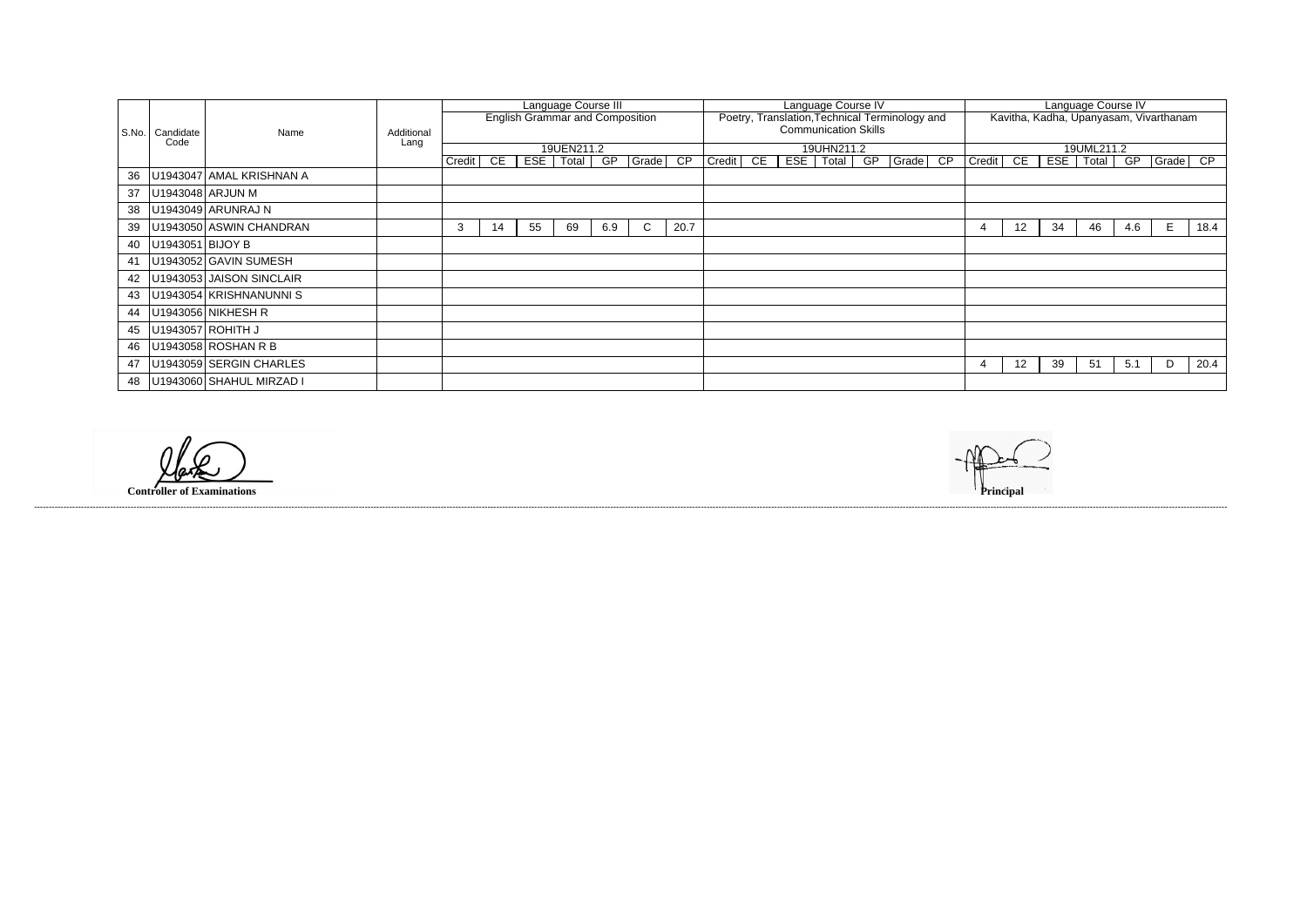|                |                         |                                |            |        |    |            | <b>Foundation Course II</b>       |     |              |                 | <b>Core Course III</b> |    |                        |          |     |              |      |                                      | Core Course IV  |            |          |     |       |      |  |  |  |
|----------------|-------------------------|--------------------------------|------------|--------|----|------------|-----------------------------------|-----|--------------|-----------------|------------------------|----|------------------------|----------|-----|--------------|------|--------------------------------------|-----------------|------------|----------|-----|-------|------|--|--|--|
|                |                         |                                |            |        |    |            | <b>Informatics and Cyber Laws</b> |     |              |                 |                        |    | Financial Accounting - |          |     |              |      | <b>Business Regulatory Framework</b> |                 |            |          |     |       |      |  |  |  |
|                | S.No.   Candidate       | Name                           | Additional |        |    |            |                                   |     |              |                 |                        |    |                        |          |     |              |      |                                      |                 |            |          |     |       |      |  |  |  |
|                | Code                    |                                | Lang       |        |    |            | 19UCC221                          |     |              |                 |                        |    |                        | 19UCC241 |     |              |      |                                      |                 |            | 19UCC242 |     |       |      |  |  |  |
|                |                         |                                |            | Credit | CE | <b>ESE</b> | Total                             | GP  | Grade        | $\overline{CP}$ | Credit                 | CE | <b>ESE</b>             | Total    | GP  | Grade        | CP   | Credit                               | CE              | <b>ESE</b> | Total    | GP  | Grade | CP   |  |  |  |
|                |                         | U1843043 R RAHUL RAJU          |            | 3      | 13 | 41         | 54                                | 5.4 | D            | 16.2            | 3                      | 13 | 11                     | 24       | 2.4 | $\mathsf{F}$ | 7.2  | $\mathbf{3}$                         | 12              | 18         | 30       | 3.0 | F.    | 9.0  |  |  |  |
| $\overline{2}$ |                         | U1943002 KAVYA JAYA KUMAR      |            |        |    |            |                                   |     |              |                 | 3                      | 13 | 50                     | 63       | 6.3 | $\mathsf{C}$ | 18.9 |                                      |                 |            |          |     |       |      |  |  |  |
| 3              |                         | U1943003 NAJLA MUHAMMED ISMAIL |            |        |    |            |                                   |     |              |                 | 3                      | 13 | 41                     | 54       | 5.4 | D            | 16.2 |                                      |                 |            |          |     |       |      |  |  |  |
| 4              |                         | U1943005 EBY THANKACHAN        |            | 3      | 15 | 32         | 47                                | 4.7 | Е            | 14.1            | 3                      | 14 | 30                     | 44       | 4.4 | $\mathsf E$  | 13.2 | $\mathbf{3}$                         | 14              | 32         | 46       | 4.6 | E     | 13.8 |  |  |  |
| 5              |                         | U1943007 SALMAN.A.R            |            | 3      | 13 | 28         | 41                                | 4.1 | E            | 12.3            | $\mathbf{3}$           | 13 | 30                     | 43       | 4.3 | E            | 12.9 | 3                                    | 12              |            | 13       | 1.3 | F.    | 3.9  |  |  |  |
| 6              |                         | U1943008 AADITHYA V S          |            |        |    |            |                                   |     |              |                 | 3                      | 15 | 40                     | 55       | 5.5 | D            | 16.5 |                                      |                 |            |          |     |       |      |  |  |  |
| $\overline{7}$ |                         | U1943010 AISWARYA S            |            |        |    |            |                                   |     |              |                 | 3                      | 16 | 44                     | 60       | 6.0 | $\mathsf{C}$ | 18.0 | $\mathbf{3}$                         | 16              | 22         | 38       | 3.8 | F.    | 11.4 |  |  |  |
| 8              |                         | U1943011 ALEENA ANTONY         |            |        |    |            |                                   |     |              |                 | 3                      | 17 | Ab                     | 17       | 1.7 | F            | 5.1  | 3                                    | 16              | 37         | 53       | 5.3 | D     | 15.9 |  |  |  |
| 9              |                         | U1943012 AMINA ISMAIL PILLAI   |            |        |    |            |                                   |     |              |                 | 3                      | 17 | 47                     | 64       | 6.4 | $\mathsf{C}$ | 19.2 | $\mathbf{3}$                         | 16              | Ab         | 16       | 1.6 | F.    | 4.8  |  |  |  |
| 10             |                         | U1943014 ANAGHA AJESH          |            |        |    |            |                                   |     |              |                 | 3                      | 15 | 34                     | 49       | 4.9 | E            | 14.7 |                                      |                 |            |          |     |       |      |  |  |  |
| 11             |                         | U1943019 ANNAPOORNNA J         |            |        |    |            |                                   |     |              |                 | 3                      | 14 | 32                     | 46       | 4.6 | E            | 13.8 | $\mathbf{3}$                         | 12              | 37         | 49       | 4.9 | E     | 14.7 |  |  |  |
| $12 \,$        |                         | U1943020 ANNIE ROSE COLIN      |            | 3      | 14 | 20         | 34                                | 3.4 | F            | 10.2            | $\mathbf{3}$           | 13 | 32                     | 45       | 4.5 | E            | 13.5 | $\mathbf{3}$                         | 12              | 16         | 28       | 2.8 | F.    | 8.4  |  |  |  |
| 13             |                         | U1943022 BHADRA B S            |            | 3      | 16 | 32         | 48                                | 4.8 | Е            | 14.4            | 3                      | 15 | 28                     | 43       | 4.3 | E            | 12.9 | 3                                    | 14              | 20         | 34       | 3.4 | F.    | 10.2 |  |  |  |
| 14             |                         | U1943023 BIJITHA.B             |            |        |    |            |                                   |     |              |                 | 3                      | 15 | 38                     | 53       | 5.3 | D            | 15.9 | 3                                    | 13              | 32         | 45       | 4.5 | E.    | 13.5 |  |  |  |
| 15             |                         | U1943024 BINJU BENJAMIN        |            | 3      | 17 | 46         | 63                                | 6.3 | $\mathsf{C}$ | 18.9            |                        |    |                        |          |     |              |      |                                      |                 |            |          |     |       |      |  |  |  |
| 16             |                         | U1943025 FATHIMA.N             |            |        |    |            |                                   |     |              |                 | 3                      | 15 | 33                     | 48       | 4.8 | E            | 14.4 | $\mathbf{3}$                         | 14              | 19         | 33       | 3.3 | F     | 9.9  |  |  |  |
| 17             |                         | U1943026 HELEENA.G.FERNANDEZ   |            |        |    |            |                                   |     |              |                 | 3                      | 14 | 33                     | 47       | 4.7 | E            | 14.1 | $\mathbf{3}$                         | 12              | 28         | 40       | 4.0 | E.    | 12.0 |  |  |  |
| 18             | U1943027 HELEN J.       |                                |            | 3      | 13 | 32         | 45                                | 4.5 | E            | 13.5            | 3                      | 13 | 56                     | 69       | 6.9 | $\mathsf{C}$ | 20.7 | 3                                    | 12              | 37         | 49       | 4.9 | E.    | 14.7 |  |  |  |
| 19             |                         | U1943028 JULIAT.B.EDWARD       |            | 3      | 16 | 20         | 36                                | 3.6 | F.           | 10.8            | 3                      | 16 | 42                     | 58       | 5.8 | D            | 17.4 | $\mathbf{3}$                         | 13              | 28         | 41       | 4.1 | E.    | 12.3 |  |  |  |
| 20             |                         | U1943030 KAVYA SREENIVASAN     |            |        |    |            |                                   |     |              |                 | 3                      | 20 | 50                     | 70       | 7.0 | B            | 21.0 |                                      |                 |            |          |     |       |      |  |  |  |
| 21             |                         | U1943031 LEKSHMI V             |            |        |    |            |                                   |     |              |                 | 3                      | 16 | 41                     | 57       | 5.7 | D            | 17.1 |                                      |                 |            |          |     |       |      |  |  |  |
| 22             |                         | U1943032 MALAVIKA B KUMAR      |            |        |    |            |                                   |     |              |                 | 3                      | 16 | 56                     | 72       | 7.2 | B            | 21.6 | 3                                    | 15              | 28         | 43       | 4.3 | E     | 12.9 |  |  |  |
| 23             |                         | U1943033 MERLIN MELKY          |            |        |    |            |                                   |     |              |                 | 3                      | 16 | 46                     | 62       | 6.2 | $\mathsf{C}$ | 18.6 | 3                                    | 15              | 28         | 43       | 4.3 | E.    | 12.9 |  |  |  |
| 24             |                         | U1943034 NIMMY WILFRED         |            |        |    |            |                                   |     |              |                 | 3                      | 14 | 20                     | 34       | 3.4 | E            | 10.2 | $\mathbf{3}$                         | 13              | 32         | 45       | 4.5 | E.    | 13.5 |  |  |  |
|                |                         | 25   U1943035   SAINA SIYAD    |            |        |    |            |                                   |     |              |                 | $\mathcal{R}$          | 12 | 41<br>T I              | 53       | 5.3 | $\mathsf{D}$ | 15.9 |                                      |                 |            |          |     |       |      |  |  |  |
| 26             |                         | U1943036 SHARON D CRUZ         |            | 3      | 18 | 40         | 58                                | 5.8 | D            | 17.4            | 3                      | 19 | 34                     | 53       | 5.3 | D            | 15.9 | 3                                    | 18              | 28         | 46       | 4.6 | E     | 13.8 |  |  |  |
| 27             |                         | U1943037 SNEHA JOHN            |            | 3      | 13 | 37         | 50                                | 5.0 | D            | 15.0            | $\mathbf{3}$           | 15 | 41                     | 56       | 5.6 | D            | 16.8 | $\mathbf{3}$                         | 13              | 32         | 45       | 4.5 | E.    | 13.5 |  |  |  |
| 28             |                         | U1943038 SNEHA JOSE            |            | 3      | 18 | 28         | 46                                | 4.6 | E.           | 13.8            | 3                      | 17 | 43                     | 60       | 6.0 | C            | 18.0 | 3                                    | 17              | 32         | 49       | 4.9 | E.    | 14.7 |  |  |  |
| 29             | U1943039 SONY.N         |                                |            | 3      | 13 | 32         | 45                                | 4.5 | Е            | 13.5            | 3                      | 14 | 20                     | 34       | 3.4 | F            | 10.2 | $\mathbf{3}$                         | 12              | 14         | 26       | 2.6 | F     | 7.8  |  |  |  |
| 30             |                         | U1943040 THEREZA.P             |            | 3      | 13 | 32         | 45                                | 4.5 | Е            | 13.5            | 3                      | 12 | 28                     | 40       | 4.0 | E            | 12.0 | $\mathbf{3}$                         | 11              | 15         | 26       | 2.6 | F.    | 7.8  |  |  |  |
| 31             |                         | U1943041 ABIN ANSIL            |            | 3      | 13 | 6          | 19                                | 1.9 |              | 5.7             | 3                      | 13 | 42                     | 55       | 5.5 | D            | 16.5 | 3                                    | 10 <sup>°</sup> | 13         | 23       | 2.3 |       | 6.9  |  |  |  |
| 32             | U1943042 ADHIL S        |                                |            |        |    |            |                                   |     |              |                 | 3                      | 13 | 47                     | 60       | 6.0 | $\mathsf{C}$ | 18.0 |                                      |                 |            |          |     |       |      |  |  |  |
| 33             |                         | U1943043 ADHITHYA KRISHNAN U   |            |        |    |            |                                   |     |              |                 | 3                      | 13 | 40                     | 53       | 5.3 | D            | 15.9 | 3                                    | 13              | 52         | 65       | 6.5 | C     | 19.5 |  |  |  |
| 34             |                         | U1943044 AJEESH.Y              |            | 3      | 12 | 14         | 26                                | 2.6 | F            | 7.8             | 3                      | 14 | 41                     | 55       | 5.5 | D            | 16.5 | 3                                    | 13              | 9          | 22       | 2.2 | F.    | 6.6  |  |  |  |
|                | 35   U1943046   AKHIL K |                                |            |        |    |            |                                   |     |              |                 | 3                      | 15 | 42                     | 57       | 5.7 | D            | 17.1 |                                      |                 |            |          |     |       |      |  |  |  |

**Controller of Examinations Principal**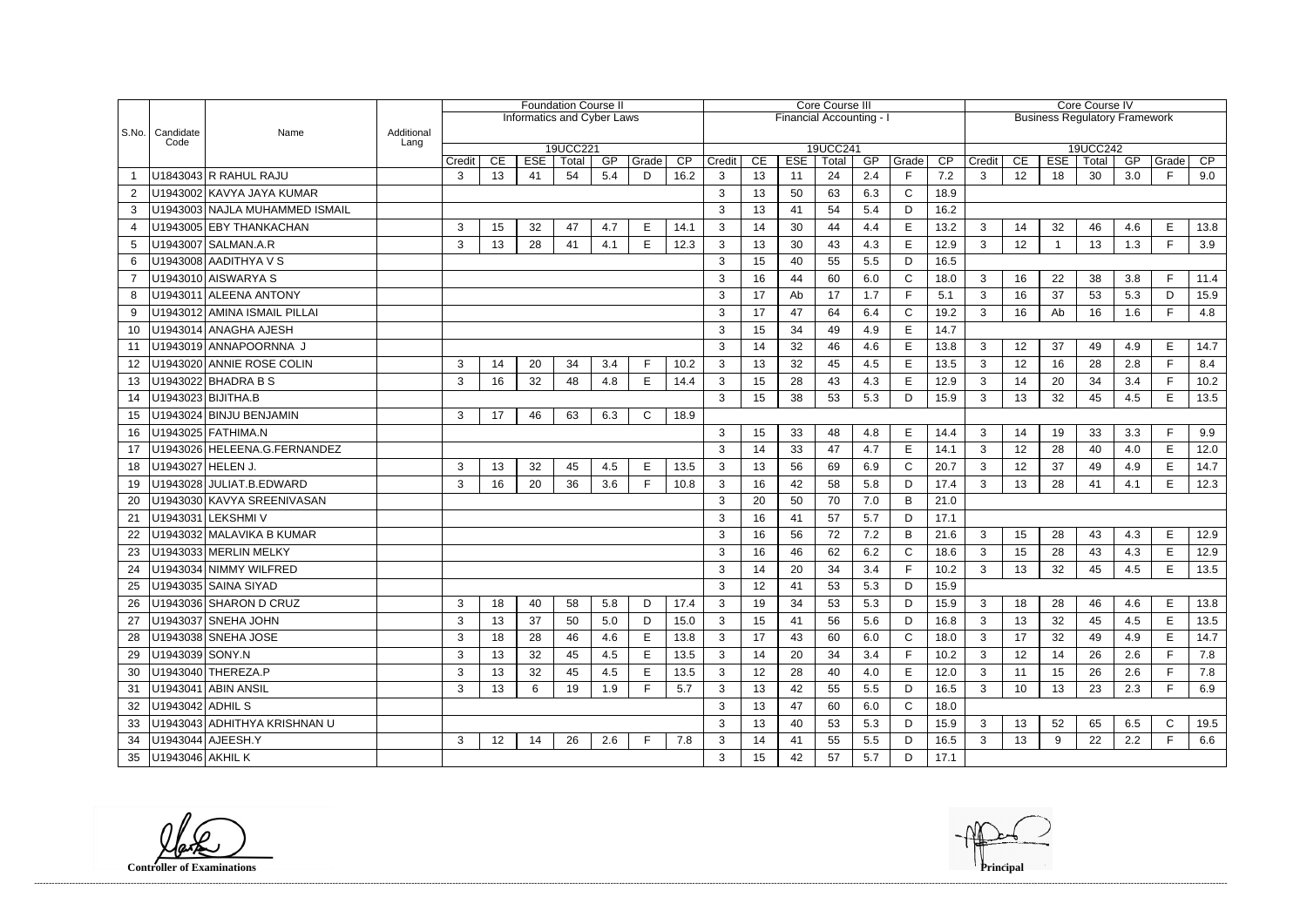|       |                    |                          |            |              | <b>Foundation Course II</b> |                 |                            |     |       |                 |                          | Core Course III |            |       |     |             |                 |               |                                      | Core Course IV |       |     |       |      |  |  |
|-------|--------------------|--------------------------|------------|--------------|-----------------------------|-----------------|----------------------------|-----|-------|-----------------|--------------------------|-----------------|------------|-------|-----|-------------|-----------------|---------------|--------------------------------------|----------------|-------|-----|-------|------|--|--|
|       |                    |                          |            |              |                             |                 | Informatics and Cyber Laws |     |       |                 | Financial Accounting - I |                 |            |       |     |             |                 |               | <b>Business Regulatory Framework</b> |                |       |     |       |      |  |  |
| S.No. | Candidate          | Name                     | Additional |              |                             |                 |                            |     |       |                 |                          |                 |            |       |     |             |                 |               |                                      |                |       |     |       |      |  |  |
|       | Code               |                          | Lang       |              | 19UCC221                    |                 |                            |     |       |                 |                          | 19UCC241        |            |       |     |             |                 |               |                                      | 19UCC242       |       |     |       |      |  |  |
|       |                    |                          |            | Credit       | CE                          | ESE             | Total                      | GP  | Grade | $\overline{CP}$ | Credit                   | CE              | <b>ESE</b> | Total | GP  | Grade       | $\overline{CP}$ | <b>Credit</b> | CE                                   | ESE            | Total | GP  | Grade | CP   |  |  |
| 36    |                    | U1943047 AMAL KRISHNAN A |            |              |                             |                 |                            |     |       |                 | 3                        | 14              | 35         | 49    | 4.9 | E           | 14.7            |               |                                      |                |       |     |       |      |  |  |
| 37    |                    | U1943048 ARJUN M         |            |              |                             |                 |                            |     |       |                 |                          | 18              | 28         | 46    | 4.6 | E           | 13.8            |               |                                      |                |       |     |       |      |  |  |
| 38    |                    | U1943049 ARUNRAJ N       |            | 3            | 13                          | 20              | 33                         | 3.3 |       | 9.9             |                          | 14              | 35         | 49    | 4.9 |             | 14.7            | 3             | 12                                   | 10             | 22    | 2.2 |       | 6.6  |  |  |
| 39    |                    | U1943050 ASWIN CHANDRAN  |            | 3            | 13                          | 35              | 48                         | 4.8 |       | 14.4            |                          | 13              | 42         | 55    | 5.5 | D           | 16.5            | 3             | 12 <sub>2</sub>                      | 15             | 27    | 2.7 |       | 8.1  |  |  |
| 40    | U1943051   BIJOY B |                          |            | 3            | 16                          | 10 <sup>°</sup> | 26                         | 2.6 |       | 7.8             |                          | 15              | 28         | 43    | 4.3 | E.          | 12.9            |               |                                      |                |       |     |       |      |  |  |
| 41    |                    | U1943052 GAVIN SUMESH    |            |              |                             |                 |                            |     |       |                 | 3                        | 13              | 44         | 57    | 5.7 | D           | 17.1            | 3             | 12                                   | 35             | 47    | 4.7 | E     | 14.1 |  |  |
| 42    |                    | U1943053 JAISON SINCLAIR |            | $\mathbf{3}$ | 13                          | 32              | 45                         | 4.5 | E     | 13.5            |                          |                 |            |       |     |             |                 |               |                                      |                |       |     |       |      |  |  |
| 43    |                    | U1943054 KRISHNANUNNI S  |            |              |                             |                 |                            |     |       |                 |                          |                 |            |       |     |             |                 | 3             | 15                                   | 20             | 35    | 3.5 | F.    | 10.5 |  |  |
| 44    |                    | U1943056 NIKHESH R       |            |              |                             |                 |                            |     |       |                 |                          | 13              | 48         | 61    | 6.1 | $\mathbf C$ | 18.3            |               |                                      |                |       |     |       |      |  |  |
| 45    |                    | U1943057 ROHITH J        |            |              |                             |                 |                            |     |       |                 | 3                        | 17              | 9          | 26    | 2.6 |             | 7.8             |               |                                      |                |       |     |       |      |  |  |
| 46    |                    | U1943058 ROSHAN R B      |            |              |                             |                 |                            |     |       |                 |                          |                 |            |       |     |             |                 | 3             | 15                                   | 20             | 35    | 3.5 |       | 10.5 |  |  |
| 47    |                    | U1943059 SERGIN CHARLES  |            |              |                             |                 |                            |     |       |                 | 3                        | 13              | 4          | 17    | 1.7 |             | 5.1             | 3             | 12 <sub>2</sub>                      | 3              | 15    | 1.5 |       | 4.5  |  |  |
| 48    |                    | U1943060 SHAHUL MIRZAD I |            |              |                             |                 |                            |     |       |                 | 3                        | 13              | 36         | 49    | 4.9 | E.          | 14.7            | 3             | 12 <sup>°</sup>                      | 32             | 44    | 4.4 | E     | 13.2 |  |  |

 $\mathscr{L}$ 

**Controller of Examinations Principal**

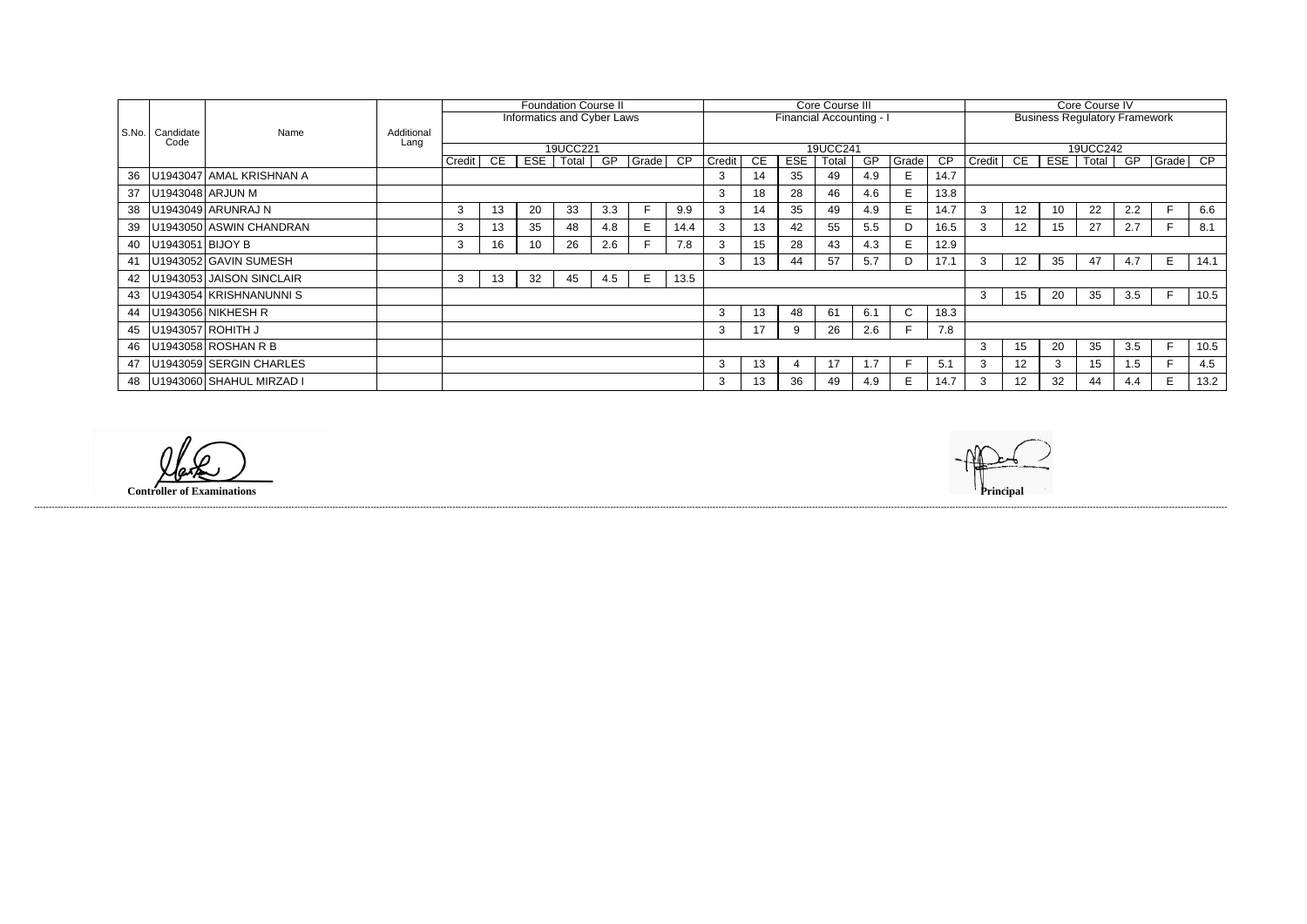|                |                   |                                |                    |        |    | <b>Complementary Course II</b> |                   |     |       |      |                |                |              |               |
|----------------|-------------------|--------------------------------|--------------------|--------|----|--------------------------------|-------------------|-----|-------|------|----------------|----------------|--------------|---------------|
|                |                   |                                |                    |        |    | <b>Business Mathematics</b>    |                   |     |       |      |                |                |              |               |
| S.No.          | Candidate<br>Code | Name                           | Additional<br>Lang |        |    |                                |                   |     |       |      | Total          | <b>SCPA</b>    | Grade        | Result        |
|                |                   |                                |                    | Credit | CE | <b>ESE</b>                     | 19UCC231<br>Total | GP  | Grade | CP   |                |                |              |               |
| 1              |                   | U1843043 R RAHUL RAJU          |                    | 3      | 13 | 5                              | 18                | 1.8 | F     | 5.4  |                |                | F            | <b>FAILED</b> |
| $\overline{2}$ |                   | U1943002 KAVYA JAYA KUMAR      |                    |        |    |                                |                   |     |       |      | 101.2          | 5.33           | D            | PASSED        |
| 3              |                   | U1943003 NAJLA MUHAMMED ISMAIL |                    |        |    |                                |                   |     |       |      | 101.1          | 5.32           | D            | <b>PASSED</b> |
| 4              | U1943005          | <b>EBY THANKACHAN</b>          |                    |        |    |                                |                   |     |       |      | 89.2           | 4.69           | E            | PASSED        |
| 5              | U1943007          | <b>SALMAN.A.R</b>              |                    |        |    |                                |                   |     |       |      |                |                | F            | <b>FAILED</b> |
| 6              |                   | U1943008 AADITHYA V S          |                    |        |    |                                |                   |     |       |      | 99.2           | 5.22           | D            | <b>PASSED</b> |
| $\overline{7}$ |                   | U1943010 AISWARYA S            |                    | 3      | 16 | 21                             | 37                | 3.7 | F.    | 11.1 | $\blacksquare$ | $\blacksquare$ | F            | <b>FAILED</b> |
| 8              | U1943011          | <b>ALEENA ANTONY</b>           |                    | 3      | 17 | Ab                             | 17                | 1.7 | F     | 5.1  | 111.6          | 3.99           | F            | PASSED        |
| 9              |                   | U1943012 AMINA ISMAIL PILLAI   |                    | 3      | 17 | 18                             | 35                | 3.5 | F     | 10.5 |                | $\overline{a}$ | F            | <b>FAILED</b> |
| 10             |                   | U1943014 ANAGHA AJESH          |                    |        |    |                                |                   |     |       |      | 118.0          | 6.21           | C            | PASSED        |
| 11             |                   | U1943019 ANNAPOORNNA J         |                    | 3      | 15 | 17                             | 32                | 3.2 | F     | 9.6  |                |                | F            | <b>FAILED</b> |
| 12             |                   | U1943020 ANNIE ROSE COLIN      |                    | 3      | 14 | Ab                             | 14                | 1.4 | F     | 4.2  | 105.7          | 3.41           | F            | PASSED        |
| 13             |                   | U1943022 BHADRA B S            |                    | 3      | 16 | 18                             | 34                | 3.4 | F     | 10.2 |                |                | F            | <b>FAILED</b> |
| 14             |                   | U1943023 BIJITHA.B             |                    | 3      | 14 | 12                             | 26                | 2.6 | F.    | 7.8  |                | $\blacksquare$ | F            | <b>FAILED</b> |
| 15             |                   | U1943024 BINJU BENJAMIN        |                    |        |    |                                |                   |     |       |      | 117.6          | 5.35           | D            | PASSED        |
| 16             |                   | U1943025 FATHIMA.N             |                    | 3      | 17 | 4                              | 21                | 2.1 | F     | 6.3  |                | $\sim$         | F            | <b>FAILED</b> |
| 17             |                   | U1943026 HELEENA.G.FERNANDEZ   |                    | 3      | 14 | 4                              | 18                | 1.8 | F.    | 5.4  | $\blacksquare$ | $\blacksquare$ | F            | <b>FAILED</b> |
| 18             | U1943027 HELEN J. |                                |                    |        |    |                                |                   |     |       |      | 109.4          | 3.91           | F            | <b>PASSED</b> |
| 19             |                   | U1943028 JULIAT.B.EDWARD       |                    | 3      | 16 | 6                              | 22                | 2.2 | F.    | 6.6  |                | $\overline{a}$ | F            | <b>FAILED</b> |
| 20             |                   | U1943030 KAVYA SREENIVASAN     |                    |        |    |                                |                   |     |       |      | 122.1          | 6.43           | C            | PASSED        |
| 21             |                   | U1943031 LEKSHMI V             |                    |        |    |                                |                   |     |       |      | 117.7          | 6.19           | $\mathsf{C}$ | <b>PASSED</b> |
| 22             |                   | U1943032 MALAVIKA B KUMAR      |                    | 3      | 17 | 32                             | 49                | 4.9 | E     | 14.7 | 116.1          | 5.28           | D            | <b>PASSED</b> |
| 23             |                   | U1943033 MERLIN MELKY          |                    |        |    |                                |                   |     |       |      | 110.1          | 5.79           | D            | <b>PASSED</b> |
| 24             |                   | U1943034 NIMMY WILFRED         |                    | 3      | 13 | Ab                             | 13                | 1.3 | F.    | 3.9  | 98.9           | 3.96           | F            | <b>PASSED</b> |
| 25             |                   | U1943035 SAINA SIYAD           |                    |        |    |                                |                   |     |       |      | 93.8           | 4.94           | E            | PASSED        |
| 26             |                   | U1943036 SHARON D CRUZ         |                    | 3      | 18 | 29                             | 47                | 4.7 | E.    | 14.1 | 114.3          | 3.69           | F            | <b>PASSED</b> |
| 27             |                   | U1943037 SNEHA JOHN            |                    | 3      | 13 | 15                             | 28                | 2.8 | F.    | 8.4  | $\sim$         | $\sim$         | F            | <b>FAILED</b> |
| 28             |                   | U1943038 SNEHA JOSE            |                    |        |    |                                |                   |     |       |      | 136.2          | 4.39           | E            | <b>PASSED</b> |
| 29             | U1943039 SONY.N   |                                |                    | 3      | 13 | 23                             | 36                | 3.6 | F     | 10.8 | $\sim$         | $\blacksquare$ | F            | <b>FAILED</b> |
| 30             |                   | U1943040 THEREZA.P             |                    | 3      | 13 | $\overline{7}$                 | 20                | 2.0 | F     | 6.0  | $\sim$         | $\blacksquare$ | F            | <b>FAILED</b> |
| 31             |                   | U1943041 ABIN ANSIL            |                    | 3      | 13 | 13                             | 26                | 2.6 | F.    | 7.8  |                |                | F            | <b>FAILED</b> |
| 32             | U1943042 ADHIL S  |                                |                    |        |    |                                |                   |     |       |      | 106.0          | 5.58           | D            | <b>PASSED</b> |
| 33             |                   | U1943043 ADHITHYA KRISHNAN U   |                    |        |    |                                |                   |     |       |      | 111.4          | 5.86           | D            | <b>PASSED</b> |
| 34             |                   | U1943044 AJEESH.Y              |                    |        |    |                                |                   |     |       |      | $\sim$         | $\blacksquare$ | F            | <b>FAILED</b> |
| 35             | U1943046 AKHIL K  |                                |                    |        |    |                                |                   |     |       |      | 110.6          | 5.82           | D            | <b>PASSED</b> |

**Controller of Examinations Principal**